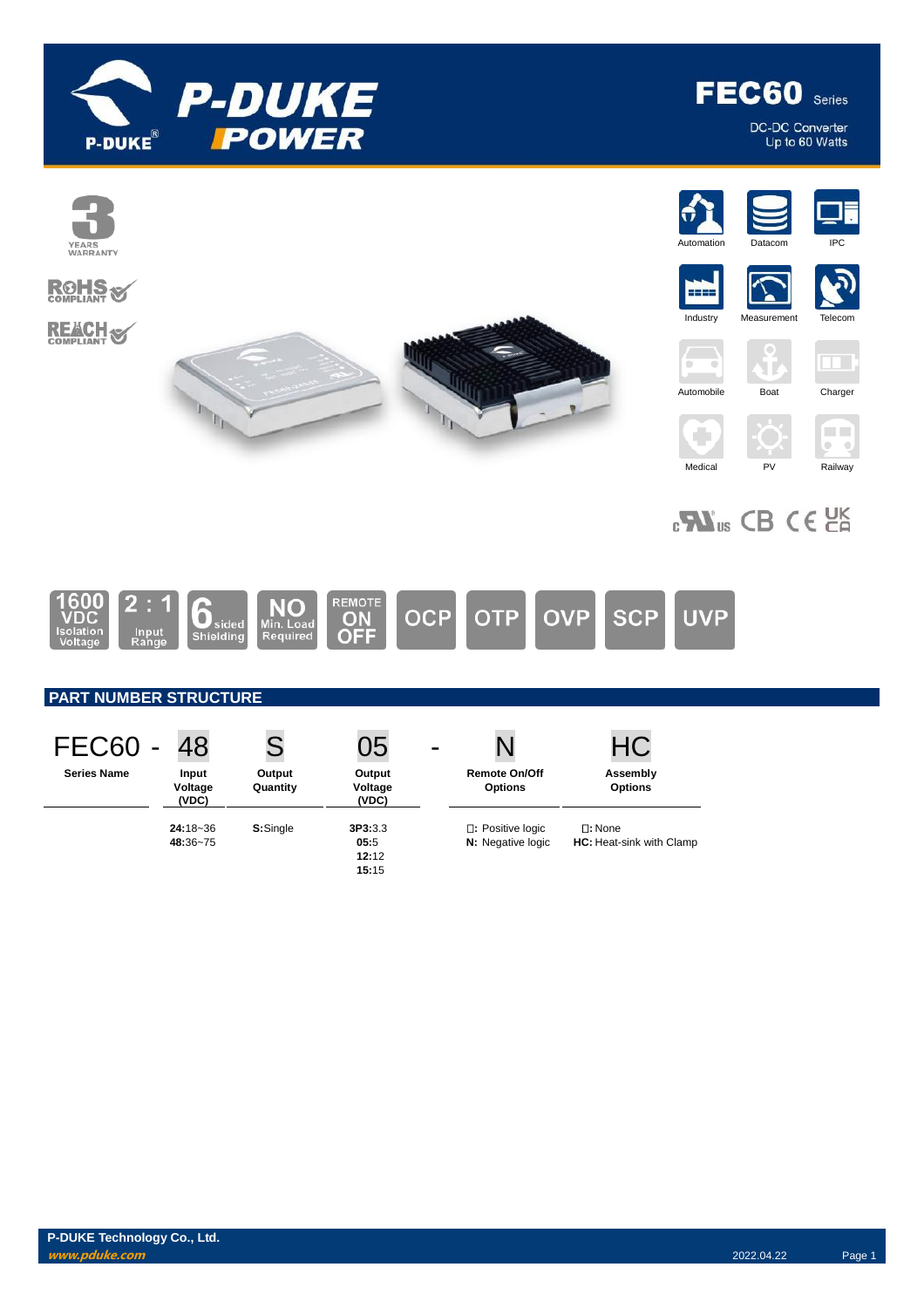

### **TECHNICAL SPECIFICATION** All specifications are typical at nominal input, full load and 25℃ unless otherwise noted

| <b>Model</b><br><b>Number</b> | Input Range | <b>Output Voltage</b> | <b>Output Current</b><br>@Full Load | Input Current<br>@No Load | <b>Efficiency</b> | <b>Maximum</b><br><b>Capacitor Load</b> |
|-------------------------------|-------------|-----------------------|-------------------------------------|---------------------------|-------------------|-----------------------------------------|
|                               | <b>VDC</b>  | <b>VDC</b>            | $\overline{A}$                      | mA                        | %                 | uF                                      |
| FEC60-24S3P3                  | $18 - 36$   | 3.3                   | 14                                  | 100                       | 89                | 36000                                   |
| FEC60-24S05                   | $18 - 36$   | 5                     | 12                                  | 130                       | 90                | 20400                                   |
| FEC60-24S12                   | $18 - 36$   | 12                    | 5                                   | 50                        | 90                | 3550                                    |
| FEC60-24S15                   | $18 - 36$   | 15                    | $\overline{4}$                      | 50                        | 90                | 2300                                    |
| FEC60-48S3P3                  | $36 - 75$   | 3.3                   | 14                                  | 80                        | 89                | 36000                                   |
| FEC60-48S05                   | $36 - 75$   | 5                     | 12                                  | 90                        | 91                | 20400                                   |
| FEC60-48S12                   | $36 - 75$   | 12                    | 5                                   | 30                        | 90                | 3550                                    |
| FEC60-48S15                   | $36 - 75$   | 15                    | 4                                   | 30                        | 90                | 2300                                    |

| <b>INPUT SPECIFICATIONS</b>   |                         |                           |           |        |      |                           |            |
|-------------------------------|-------------------------|---------------------------|-----------|--------|------|---------------------------|------------|
| <b>Parameter</b>              |                         | Min.                      | Typ.      | Max.   | Unit |                           |            |
| Operating input voltage range |                         | 24Vin(nom)                |           | 18     | 24   | 36                        | <b>VDC</b> |
|                               |                         | 48Vin(nom)                |           | 36     | 48   | 75                        |            |
| Start up voltage              |                         | 24Vin(nom)                |           |        |      | 18                        | <b>VDC</b> |
|                               |                         | 48Vin(nom)                |           |        |      | 36                        |            |
| Shutdown voltage              |                         | 24Vin(nom)                |           | 14.5   | 15.5 | 17.5                      | <b>VDC</b> |
|                               |                         | 48Vin(nom)                |           | 31     | 32   | 35.5                      |            |
| Start up time                 | Constant resistive load | Power up                  |           |        |      | 20                        | ms         |
|                               |                         | Remote ON/OFF             |           |        |      | 20                        |            |
| Input surge voltage           | 100 ms, max.            | 24Vin(nom)                |           |        |      | 50                        | <b>VDC</b> |
|                               |                         | 48Vin(nom)                |           |        |      | 100                       |            |
| Input filter                  |                         |                           |           |        |      | Pi type                   |            |
| Remote ON/OFF                 | Referred to -Vin pin    | Positive logic            | DC-DC ON  |        |      | Open or $3 \sim 12$ VDC   |            |
|                               |                         | (Standard)                | DC-DC OFF |        |      | Short or $0 \sim 1.2$ VDC |            |
|                               |                         | Negative logic            | DC-DC ON  |        |      | Short or $0 \sim 1.2$ VDC |            |
|                               |                         | (Option)                  | DC-DC OFF |        |      | Open or $3 \sim 12$ VDC   |            |
|                               |                         | Input current of Ctrl pin |           | $-0.5$ |      | $+1.0$                    | mA         |
|                               |                         | Remote off input current  |           |        | 4.0  |                           | mA         |

| <b>OUTPUT SPECIFICATIONS</b>     |                                    |                                  |         |           |                                 |             |
|----------------------------------|------------------------------------|----------------------------------|---------|-----------|---------------------------------|-------------|
| <b>Parameter</b>                 |                                    | <b>Conditions</b>                | Min.    | Typ.      | Max.                            | <b>Unit</b> |
| Voltage accuracy                 |                                    |                                  | $-1.0$  |           | $+1.0$                          | %           |
| Line regulation                  | Low Line to High Line at Full Load |                                  | $-0.2$  |           | $+0.2$                          | %           |
| Load regulation                  | No Load to Full Load               |                                  | $-0.5$  |           | $+0.5$                          | %           |
| Voltage adjustability            |                                    |                                  | $-10$   |           | $+10$                           | %           |
| Ripple and noise                 | Measured by 20MHz bandwidth        | 3.3Vout, 5Vout<br>12Vout, 15Vout |         | 75<br>100 |                                 | mVp-p       |
| Temperature coefficient          |                                    |                                  | $-0.02$ |           | $+0.02$                         | $\%$ /°C    |
| Transient response recovery time | 25% load step change               |                                  |         | 250       |                                 | μs          |
| Over voltage protection          |                                    | 3.3Vout                          | 3.7     |           | 5.4                             |             |
|                                  |                                    | 5Vout                            | 5.6     |           | 7.0                             | <b>VDC</b>  |
|                                  |                                    | 12Vout                           | 13.8    |           | 17.5                            |             |
|                                  |                                    | 15Vout                           | 16.8    |           | 20.5                            |             |
| Over load protection             | % of lout rated                    |                                  |         |           | 150                             | %           |
| Short circuit protection         |                                    |                                  |         |           | Continuous, automatics recovery |             |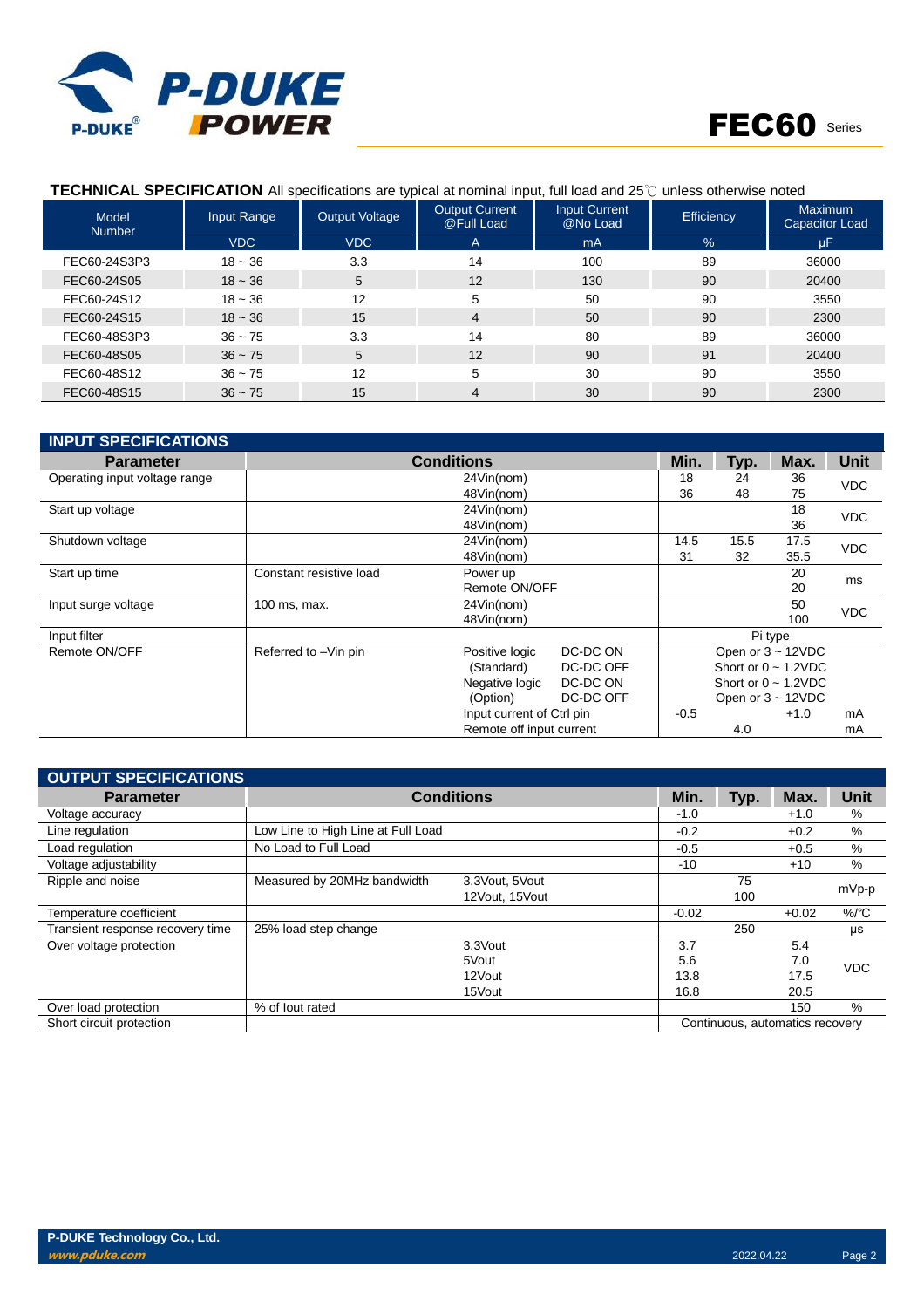

| <b>GENERAL SPECIFICATIONS</b> |                          |                       |      |      |                       |                    |
|-------------------------------|--------------------------|-----------------------|------|------|-----------------------|--------------------|
| <b>Parameter</b>              | <b>Conditions</b>        | Min.                  | Typ. | Max. | Unit                  |                    |
| Isolation voltage             | 1 minute                 | Input to Output       | 1600 |      |                       | <b>VDC</b>         |
|                               |                          | Input(Output) to Case | 1600 |      |                       |                    |
| Case grounding                |                          |                       |      |      | Connect case to -Vin  |                    |
|                               |                          |                       |      |      | with decoupling Y Cap |                    |
| Isolation resistance          | 500VDC                   |                       |      |      |                       | GΩ                 |
| Isolation capacitance         |                          |                       |      |      | 1500                  | pF                 |
| Switching frequency           |                          |                       | 270  | 300  | 330                   | kHz                |
| Safety approvals              | IEC/EN/UL62368-1         |                       |      |      | UL:E193009            |                    |
|                               |                          |                       |      |      | CB: UL(Demko)         |                    |
| Case material                 |                          |                       |      |      | Nickel-coated copper  |                    |
| Base material                 |                          |                       |      |      |                       | FR4 PCB            |
| Potting material              |                          |                       |      |      | Epoxy (UL94 V-0)      |                    |
| Weight                        |                          |                       |      |      |                       | 60g (2.11oz)       |
| <b>MTBF</b>                   | MIL-HDBK-217F, Full load |                       |      |      |                       | 4.089 x $10^5$ hrs |

| <b>ENVIRONMENTAL SPECIFICATIONS</b> |                   |       |      |        |              |
|-------------------------------------|-------------------|-------|------|--------|--------------|
| <b>Parameter</b>                    | <b>Conditions</b> | Min.  | Typ. | Max.   | <b>Unit</b>  |
| Operating ambient temperature       | Without derating  | -40   |      | $+40$  | °C           |
|                                     | With derating     | $+40$ |      | $+110$ |              |
| Maximum case temperature            |                   |       |      | 110    | °C           |
| Over temperature protection         |                   |       | 120  |        | °C           |
| Storage temperature range           |                   | $-55$ |      | $+125$ | °C           |
| Thermal impedance                   | Without heat-sink |       | 10.5 |        | °C/W         |
|                                     | With heat-sink    |       | 8.4  |        |              |
| Thermal shock                       |                   |       |      |        | MIL-STD-810F |
| Vibration                           |                   |       |      |        | MIL-STD-810F |
| Relative humidity                   |                   |       |      |        | 5% to 95% RH |

| <b>EMC SPECIFICATIONS</b>      |             |                                                                                     |                  |
|--------------------------------|-------------|-------------------------------------------------------------------------------------|------------------|
| <b>Parameter</b>               |             | <b>Conditions</b>                                                                   | Level            |
| EMI                            | EN55032     | With external components                                                            | Class A, Class B |
| <b>EMS</b>                     | EN55024     |                                                                                     |                  |
| <b>ESD</b>                     | EN61000-4-2 | Air $\pm$ 8kV and Contact $\pm$ 6kV                                                 | Perf. Criteria A |
| Radiated immunity              | EN61000-4-3 | 10 V/m                                                                              | Perf. Criteria A |
| <b>Fast transient</b>          | EN61000-4-4 | $±$ 2kV                                                                             | Perf. Criteria A |
|                                |             | With an external input filter capacitor<br>(Nippon chemi-con KY series, 220µF/100V) |                  |
| Surge                          | EN61000-4-5 | $±$ 1kV<br>With an external input filter capacitor                                  | Perf. Criteria A |
|                                |             | (Nippon chemi-con KY series, 220µF/100V)                                            |                  |
| Conducted immunity             | EN61000-4-6 | 10 Vr.m.s                                                                           | Perf. Criteria A |
| Power frequency magnetic field | EN61000-4-8 | 100A/m continuous; 1000A/m 1 second                                                 | Perf. Criteria A |

**CAUTION:** This power module is not internally fused. An input line fuse must always be used.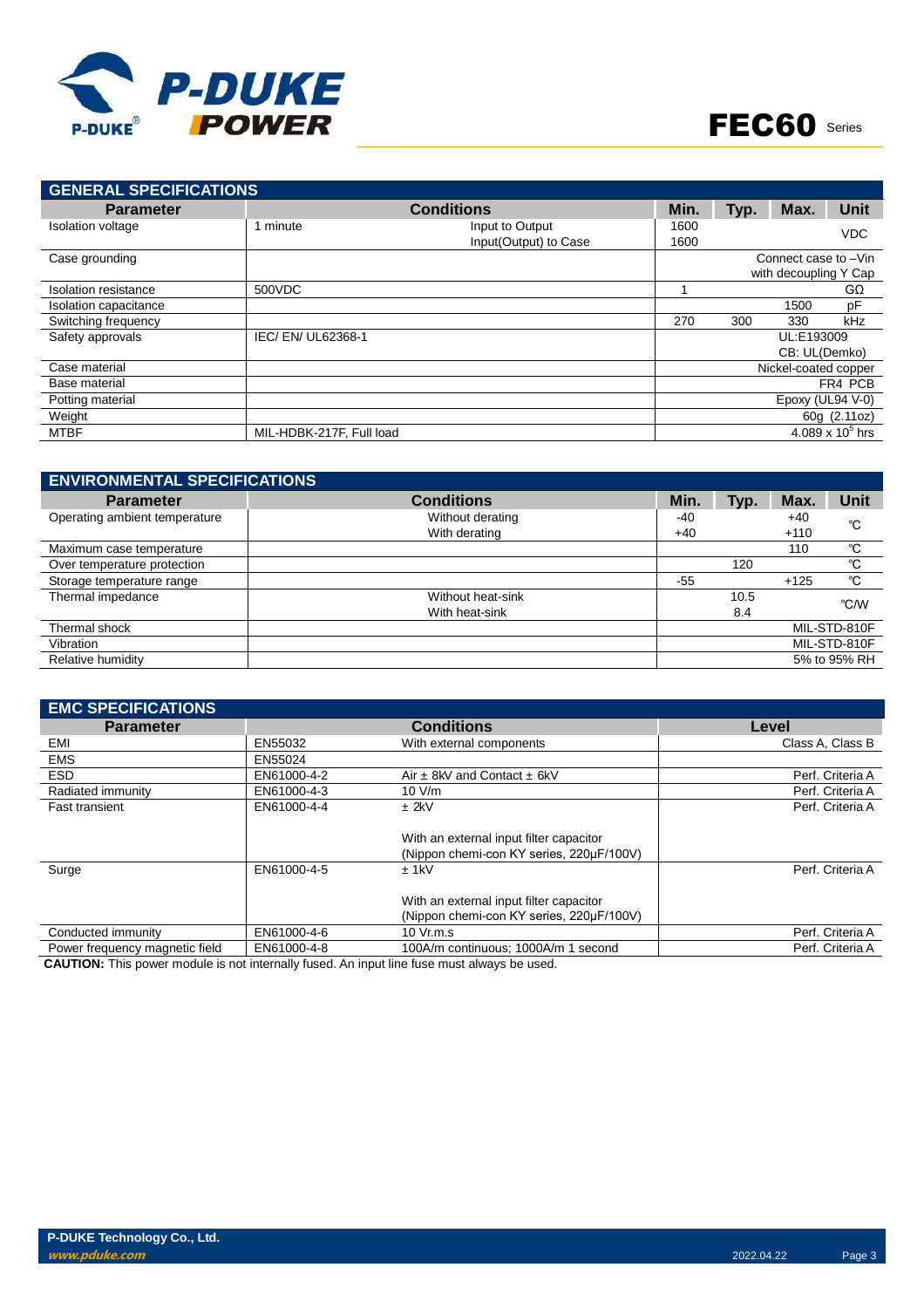

## **CHARACTERISTIC CURVE**



# **FUSE CONSIDERATION**

This power module is not internally fused. An input line fuse must always be used.

This encapsulated power module can be used in a wide variety of applications, ranging from simple stand-alone operation to an integrated part of sophisticated power architecture.

To maximum flexibility, internal fusing is not included; however, to achieve maximum safety and system protection, always use an input line fuse. The input line fuse suggest as below:

| Model            | <b>Fuse Rating</b><br>`A` | Fuse Type |
|------------------|---------------------------|-----------|
| FEC60-24S        | 6.3                       | Slow-Blow |
| <b>FEC60-48S</b> | 3.15                      | Slow-Blow |

The table based on the information provided in this data sheet on inrush energy and maximum DC input current at low Vin.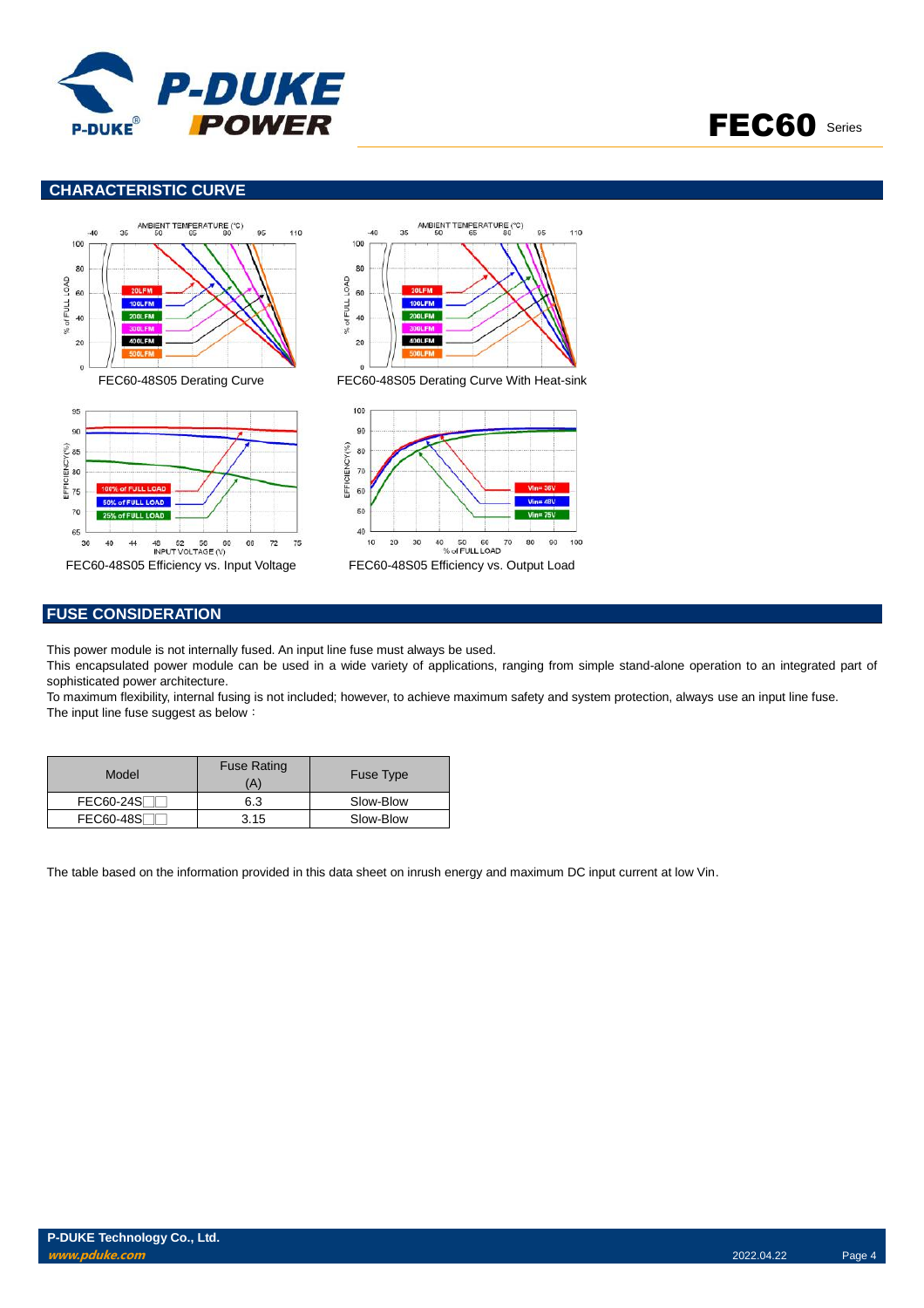



### **MECHANICAL DRAWING**



BOTTOM VIEW

### **HEAT-SINK OPTIONS**

#### **-HC** (Heat-sink with clamps)



\* All dimensions in inch [mm]

#### **PIN CONNECTION**

| PIN | <b>DEFINE</b> |
|-----|---------------|
|     | $+V$ in       |
| 2   | -Vin          |
| 3   | Ctrl          |
|     | -Sense        |
| 5   | $+$ Sense     |
| 6   | $+$ Vout      |
|     | -Vout         |
|     | Trim          |

1. All dimensions in inch [mm] 2. Tolerance :x.xx±0.02 [x.x±0.5]

x.xxx±0.01 [x.xx±0.25] 3. Pin dimension tolerance ±0.004[0.10]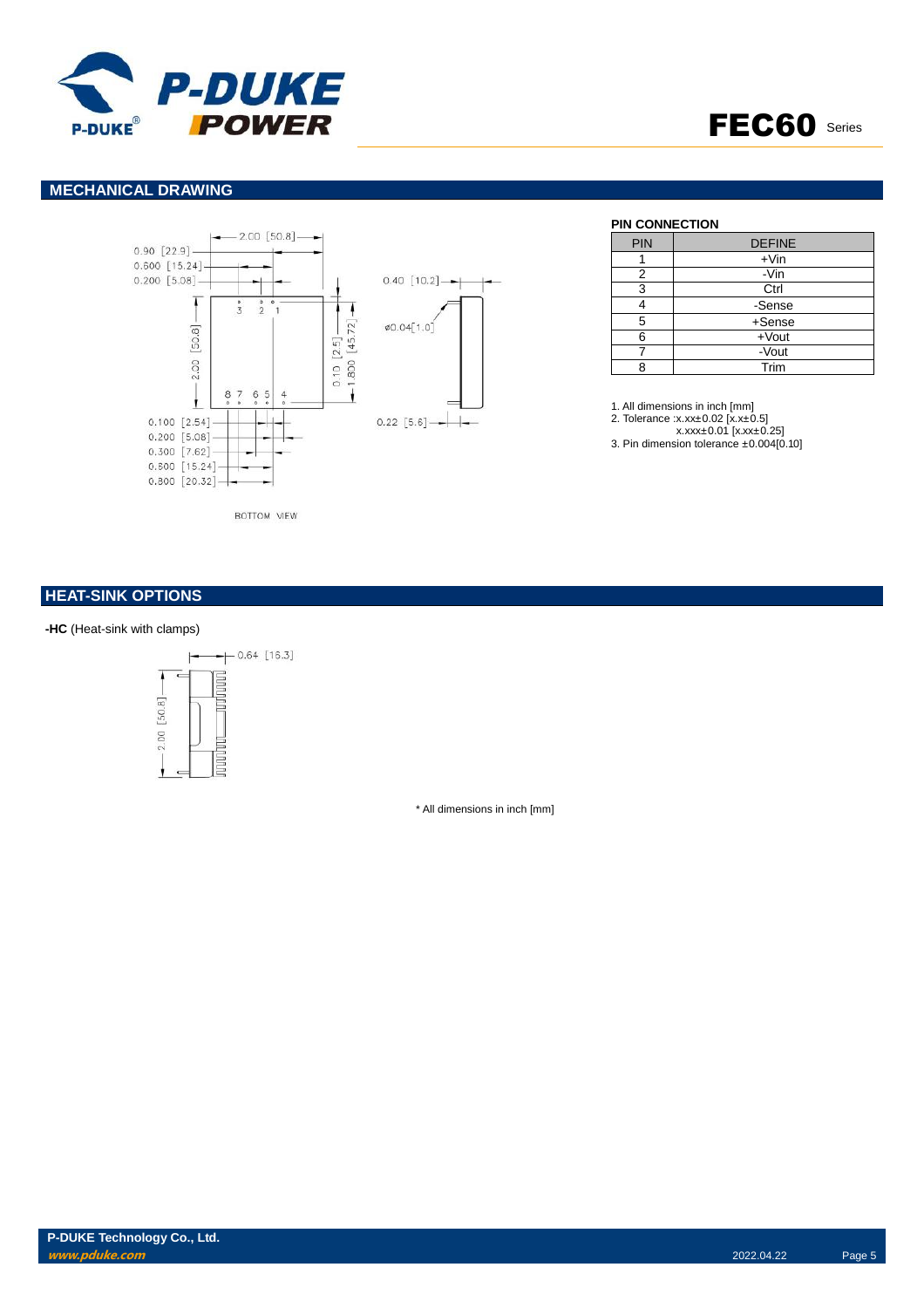

### **RECOMMENDED PAD LAYOUT**



All dimensions in inch[mm] Pad size(lead free recommended) Through hole 1.2.3.4.5.6.7.8: ∅0.051[1.30] Top view pad 1.2.3.4.5.6.7.8: ∅0.064[1.63] Bottom view pad 1.2.3.4.5.6.7.8: ∅0.102[2.60]

## **THERMAL CONSIDERATIONS**

The power module operates in a variety of thermal environments.

However, sufficient cooling should be provided to help ensure reliable operation of the unit.

Heat is removed by conduction, convection, and radiation to the surrounding environment.

Proper cooling can be verified by measuring the point as the figure below.

The temperature at this location should not exceed "Maximum case temperature".

When operating, adequate cooling must be provided to maintain the test point temperature at or below "Maximum case temperature". You can limit this temperature to a lower value for extremely high reliability.

■ Thermal test condition with vertical direction by natural convection (20LFM).



TOP VIEW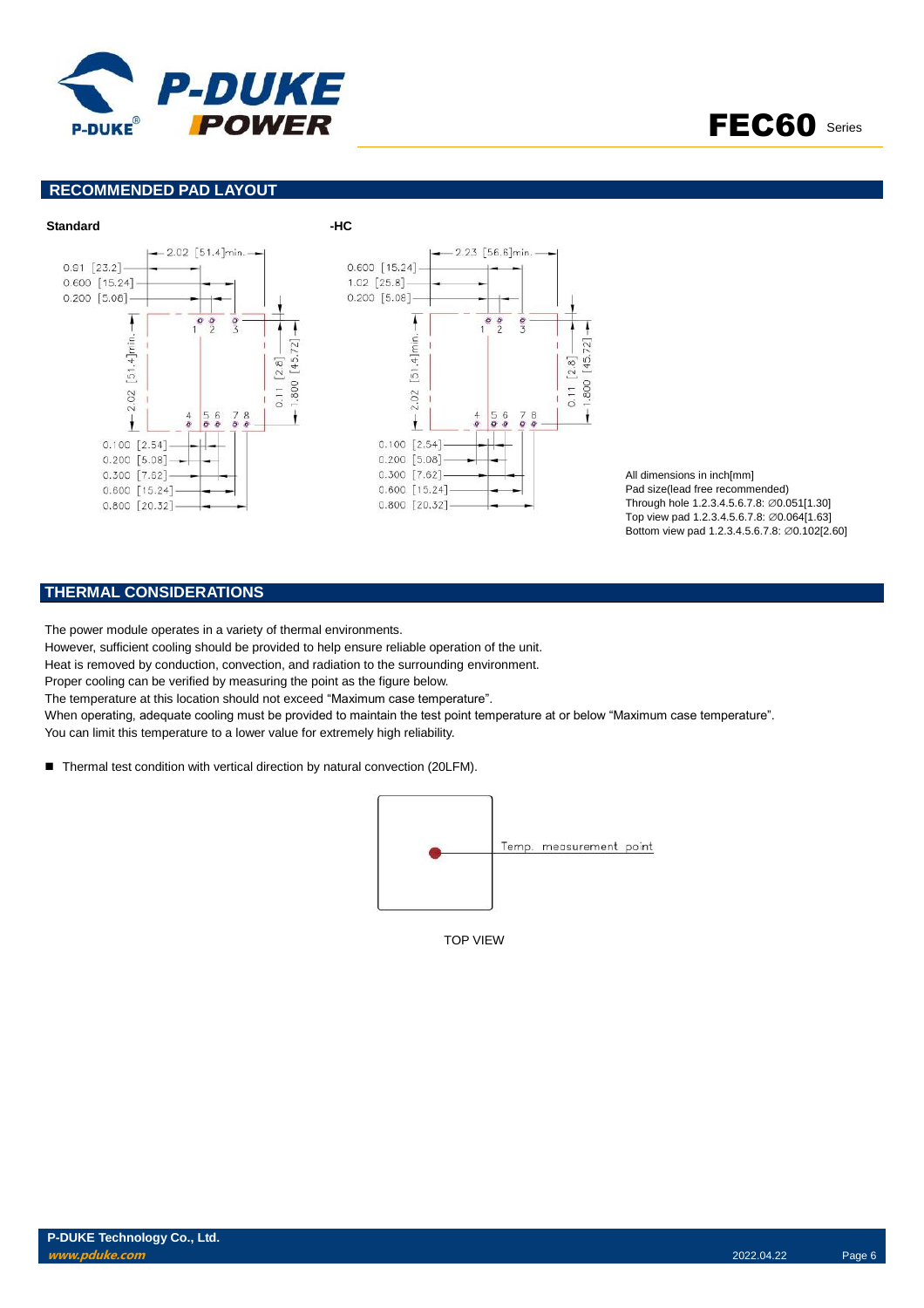



## **OUTPUT VOLTAGE ADJUSTMENT**

Output voltage set point adjustment allows the user to increase or decrease the output voltage set point of the module. This is accomplished by connecting an external resistor between the Trim pin and either the +Sense or -Sense pins. With an external resistor between the Trim and -Sense, the output voltage set point increases. With an external resistor between the Trim and +Sense, the output voltage set point decreases. The external Trim resistor needs to be at least 1/16W resistors.

#### **EXTERNAL OUTPUT TRIMMING**

Output can be externally trimmed by using the method shown below.

Trim-up



| □□S3P3        |             |              |                |         |                |        |        |                |        |        |        |
|---------------|-------------|--------------|----------------|---------|----------------|--------|--------|----------------|--------|--------|--------|
| $\triangle$ V | $(\%)$      | $\mathbf{1}$ | 2              | 3       | 4              | 5      | 6      | 7              | 8      | 9      | 10     |
| Vout          | (V)         | 3.333        | 3.366          | 3.399   | 3.432          | 3.465  | 3.498  | 3.531          | 3.564  | 3.597  | 3.630  |
| <b>RU</b>     | $(k\Omega)$ | 57.930       | 26.165         | 15.577  | 10.283         | 7.106  | 4.988  | 3.476          | 2.341  | 1.459  | 0.753  |
| $\Box$ SO5    |             |              |                |         |                |        |        |                |        |        |        |
| $\triangle$ V | $(\%)$      | 1            | $\overline{2}$ | 3       | 4              | 5      | 6      | 7              | 8      | 9      | 10     |
| Vout          | (V)         | 5.050        | 5.100          | 5.150   | 5.200          | 5.250  | 5.300  | 5.350          | 5.400  | 5.450  | 5.500  |
| <b>RU</b>     | $(k\Omega)$ | 36.570       | 16.580         | 9.917   | 6.585          | 4.586  | 3.253  | 2.302          | 1.588  | 1.032  | 0.588  |
| □□ $S12$      |             |              |                |         |                |        |        |                |        |        |        |
| $\triangle$ V | $(\%)$      | $\mathbf{1}$ | $\overline{2}$ | 3       | 4              | 5      | 6      | 7              | 8      | 9      | 10     |
| Vout          | (V)         | 12.120       | 12.240         | 12.360  | 12.480         | 12.600 | 12.720 | 12.840         | 12.960 | 13.080 | 13.200 |
| <b>RU</b>     | $(k\Omega)$ | 367.910      | 165.950        | 98.636  | 64.977         | 44.782 | 31.318 | 21.701         | 14.488 | 8.879  | 4.391  |
| □□S15         |             |              |                |         |                |        |        |                |        |        |        |
| $\triangle$ V | $(\%)$      | 1            | 2              | 3       | $\overline{4}$ | 5      | 6      | $\overline{7}$ | 8      | 9      | 10     |
| Vout          | (V)         | 15.150       | 15.300         | 15.450  | 15.600         | 15.750 | 15.900 | 16.050         | 16.200 | 16.350 | 16.500 |
| <b>RU</b>     | $(k\Omega)$ | 404.180      | 180.590        | 106.060 | 68.796         | 46.437 | 31.531 | 20.883         | 12.898 | 6.687  | 1.718  |